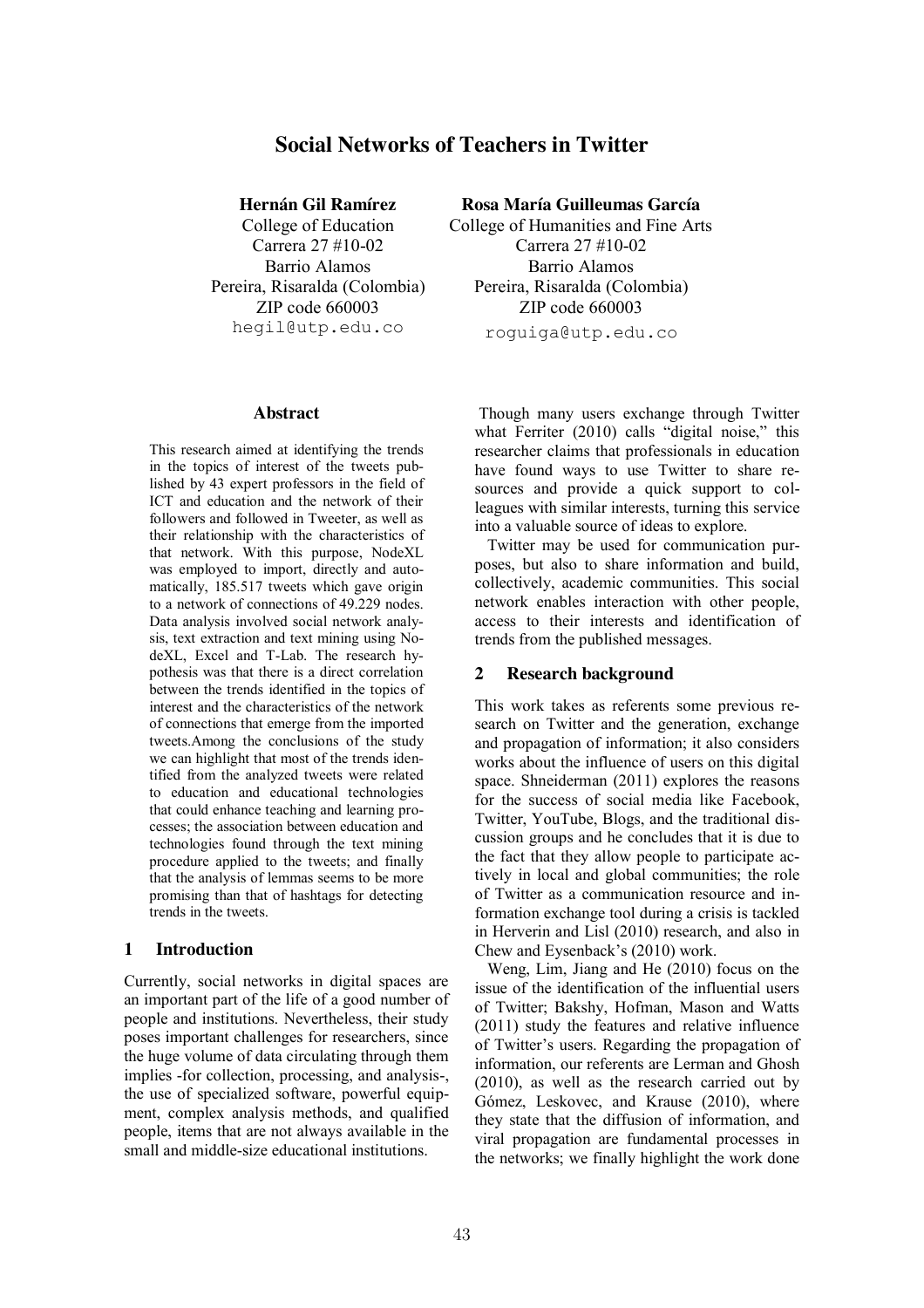by Wu, Hofman, Mason and Watts (2011), where they stress the importance of understanding the channels through which information flows, in order to comprehend how it is transmitted.

# **3 Theoretical considerations**

Castells (2011) thinks that the Internet is revolutionizing communication thanks to its horizontality, feature which permits users to create their own communication network and to express whatever they want, from citizen to citizen, generating a capacity of massive communication, not mediated by the traditional mass communication media. This communication networks are the basis of the "network society," a concept which was popularized by this author, who describes it as the social structure that characterizes the society of the early  $21<sup>st</sup>$  century, a social structure constructed around (but not determined by) digital communication networks. (Castells, 2009, p.24). It is in the space and the time of the network society where the studied group of teachers constructs communication networks using Twitter, making out of it more than just a simple technology, a tool for communication, encounter, and assistance.

 Castells defines a network as a set of interconnected nodes. The nodes may have more or less relevance for the network as a whole, so those of higher importance are called "centers" in some versions of the network theory. At any rate, any component of a network (including the "centers") is a node, and its function and meaning depend on the network programs and on its interaction with other nodes in it. (2009, p.45) This author explains that the importance of the nodes in a network is higher or lower depending on how much important information they absorb and process efficiently, that is, it is determined by their capacity to contribute to the effectiveness of the network in the achievement of its programmed objectives (values and interests).

 In this sense, we approach the study of the communication networks created by teachers from connections they establish in Twitter. In this case, each user, and each web domain, hashtag, lemma, constitutes a node which establishes connections in the network under study, where it is evidenced that there are nodes with higher relevance than others. This is precisely what contributes to the understanding of the dynamics of these networks: what nodes are more important in the network, which are their contributions, and in what way they make up the structures of these relationships.

Social networks, as posed by Lévy  $(2004)$ , provide tools for human groups to join mental efforts so as to constitute intellects or collective imaginaries. This allows for connecting informatics to be part of a technical infrastructure of the collective brain of lively communities, which profit from social and cognitive individual potentialities for their mutual development. Lévy (2004) describes collective intelligence as "una inteligencia repartida en todas partes, valorizada constantemente, coordinada en tiempo real, que conduce a una movilización efectiva de las competencias…" y agrega que "…el fundamento y el objetivo de la inteligencia colectiva es el reconocimiento y el enriquecimiento mutuo de las personas  $(\ldots)$ ".

 Concerning this point, we can sustain that networks like Twitter create the suitable space to integrate the intelligence of many people, located in different places around the world; an intelligence that is permanently updating, allowing people linked to the network to widen their horizons and possibilities to access information. Our intent in this research is, following Lévy`s pathway, to appraise the potential of Twitter as a space for interaction in the network of the teachers under study, and also to value the information they exchange and which can be accessed through this means, as a manifestation of collective intelligence.

# **4 Methodology**

This research followed a quantitative approach with a trans-sectional, correlational, nonexperimental design, which allowed for the establishment of the relation between the trends in the topics of interest detected and the structure of the network of connections that emerged from the tweets published by the selected group.

 In order to select the group to be studied, we adapted the snowball sampling method. An initial group of seven (7) professors was intentionally identified and selected on the basis of their academic background related to the use of the ICTs in education, and their academic contributions via the Internet, in particular through Twitter. In a second phase, there was a follow-up of these seven professors' Twitter accounts, in order to identify other teachers who followed them or that they followed, and who, on the basis of their contributions in Twitter, their publications and academic output about the use of ICT in ed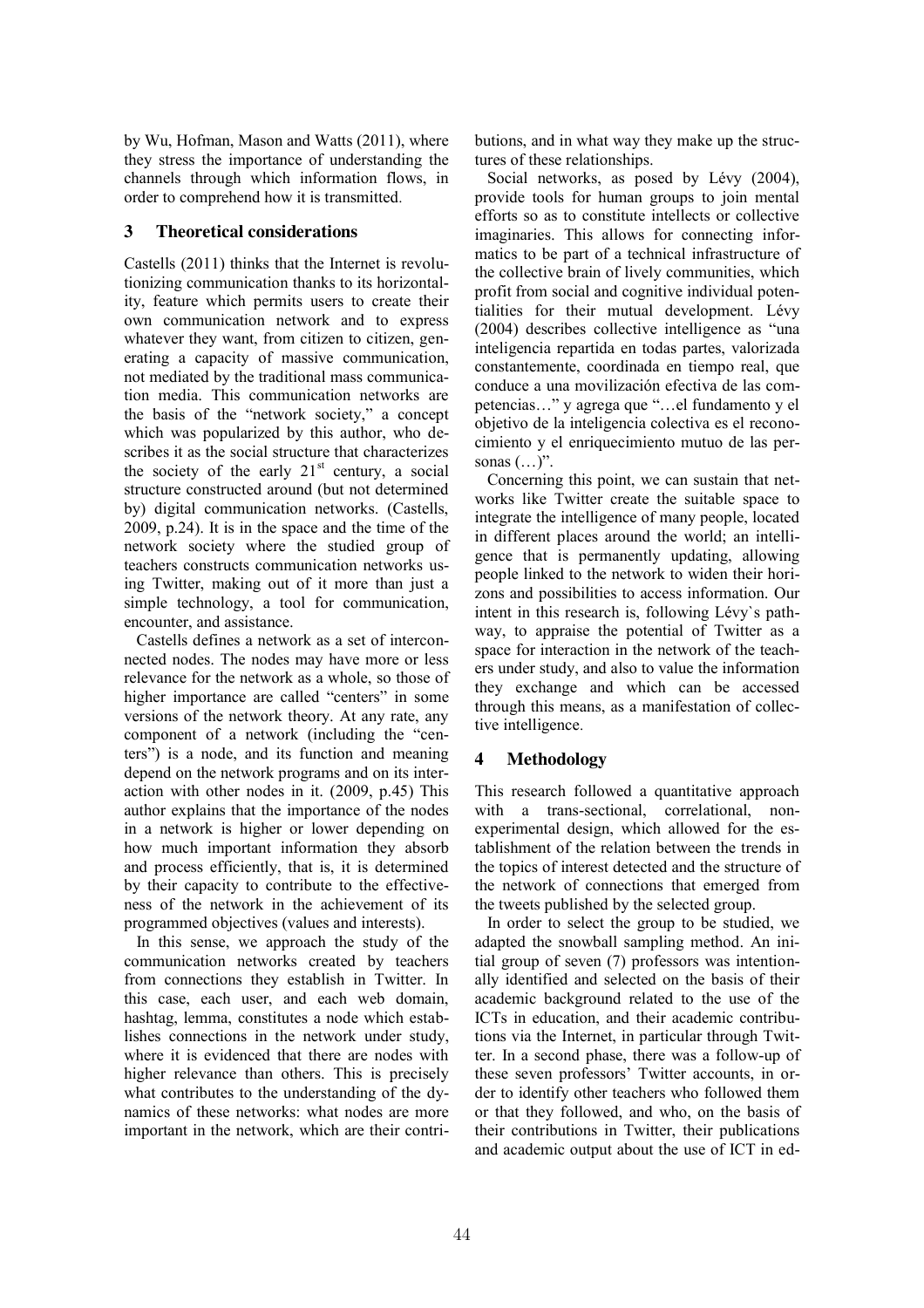ucation, could be part of the studied group. This procedure was repeated once again until finally it was formed, in a not probabilistic way, a group of 43 teachers.

 Of the selected group, 65% were University professors, 23% primary and secondary teachers and 12% belonged to other type of institutions (non-formal, virtual tutors and advisors). Concerning their nationalities, 84% were from Spain, 7% from Argentina, 5% from Colombia, 2% from Mexico and 2% from Venezuela.

 Using NodeXL we imported from Twitter, 185.517 tweets published by the network of connections of the 43 selected teachers between February the 4th and June the 6th, 2014.

As data collection instruments, we used NodeXL templates (which include not only the tweets but also the information of the edges, as well as that of the nodes). From the imported data rose a network of connections made up 49229 nodes and 98.494 edges.

 These nodes were located in 128 countries. 88.3% of them were concentrated in 10 countries, among them, Spain, Argentina, The United States, Colombia, and Mexico. About one third of the nodes registered in their profile professions related with education.

 In order to identify the trends in the topics of interest in the published tweets and their relationship with the features of the network from which they emerged, we made a graphic representation of the network and calculated its metrics, using NodeXL. Likewise, we identified the trends in the topics of interest by analyzing the imported tweets to quantify the frequencies of appearance of the hashtags and by applying text mining to the content of the tweets. We also identified the trends in the web domains and established the correlation among the frequencies of the topics of interest detected as trends and the metrics of the network, using multivariate analysis, and Pearson's correlation coefficient. For data analysis we used the programs NodeXL, Excel, T-Lab and Statgraphics.

#### **5 Analysis and data interpretation**

For data analysis and interpretation**,** we examined the features of the network of connections of the 43 teachers selected. Besides, based on the tweets published by the mentioned network, we identified the trends in the topics of interest and studied their correlation with the values obtained in the two previous steps.

### **5.1 Features of the communication network**

We used NodeXL to make the graph of the network of connections as well as to calculate its metrics.



Figure 1. Communication network emerging from the imported tweets.

 Taking a look at figure 1 with its 49.229 nodes and 98.494 edges, it is evident that, given their location, not all the nodes have the same importance in the network. A representative group of nodes, located in the center, are the most connected; a significant amount, the least connected, are displaced outwards, and a couple of them, though connected to each other, are disconnected from the network.



Figure 2. Communication network emerging from the imported tweets, filtered.

 Figure 2 corresponds to the same network after the application of a filter based on the Betweenness Centrality index of the nodes and it shows only those with a value higher than 1 for that index. This produced a reduction of the network to 8.725 nodes (a 17.7% of the total). This process allowed us to note, more clearly, the set of nodes that occupied the center, while in the periphery, in opaque tones, there can be seen the remaining nodes, those out of the established filter.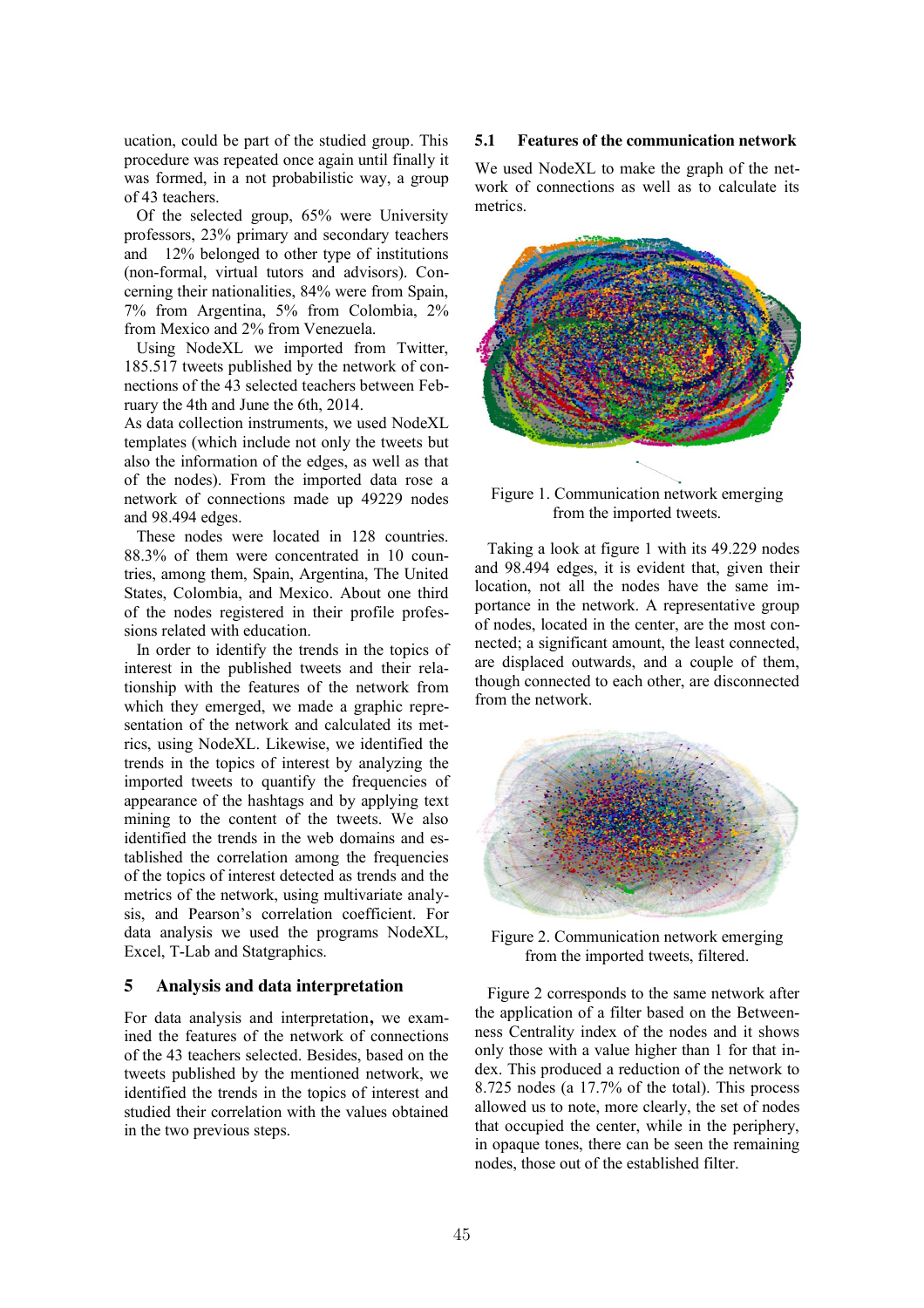Thus, we can see the configuration of a network, that as Castells sustains (2009:45), is made up of interconnected nodes; some, the so-called centers, of greater importance for the network, and others, less important, depending on their capacity to access information and process it efficiently; that is, on account of their capacity to contribute to the achievement of the objectives of the network itself.

 The process of analysis implied, likewise, the calculation of the graph's metrics, as a basis for the quantitative measurement of the indices associated to the nodes and their edges. The graph is directed. The relation of reciprocity of the edges is of 0.27. The In-Degree ranges between 0 and 3.439, the Out-Degree between 0 and 1.789 and the Betweenness Centrality index between 0.0 and 354805308.32.

 Of the 49.229 nodes analyzed, the 10 nodes with a higher In-Degree, Out-Degree, and Betweenness Centrality, belonged to the initial group of 43 teachers selected. This shows that, in addition to a relative high level of edges between the nodes of the network, the initial group of 43 teachers selected, from which the network of connections emerged, had a significant weight within the network, both for the amount of nodes connected to them as for the amount of nodes to which they were connected and therefore for their intermediation potential in the network. This is particularly important in a scenario where just a few nodes had high degrees of intermediation.

 The 49.229 nodes of the network were organized in 24 groups of diverse sizes, according to the number of nodes in them. There was a high amount of edges inside each group, as well as among the different groups. For instance, group 1 had 8.220 nodes (16.7% of the total) and 174.397 edges. At the other end in size and edges were group 23 (with 525 nodes, 1.1% of the total and 586 connections) and group 24 (disconnected from the network, with just 2 nodes and a single edge between them).

 Regarding the making up of the groups, we want to state that within a network of connections it is difficult to establish groups as well as their precise borders since the nodes can be involved in different relations and belong to more than one group.

 In this research, the clusters were conformed with NodeXL, using the Clauset-Newman-Moore algorithm for clusters, that automatically identifies the groups from the network structure, placing the densely connected nodes in separated groups; that is, conforming each group with a set of nodes that are more connected to one another than what they are to other nodes.

 On average, each of the 24 groups had 2.051 nodes, 2.939 inner edges and was connected to 21 of the 24 existing groups through 1.164 edges, what shows a highly connected network. In this respect, it is worth noting the existence of groups that were rather highly connected to other groups, as for example, group 1 with 5.678 edges, and group 2 with 3.076.

 We believe that the communication that exists among the nodes, inside the conformed groups and among them, facilitates the access to information and its distribution inside the studied network, thanks to what Castells (2001) calls the process of horizontality, which allows all the nodes connected to the network to communicate massively, to share whatever they wish and thus build their communication networks, in this case through the use of Twitter.

 As a summary, we can affirm that the network studied was decentralized, though not in the classic sense of the term since some nodes were connected to one or more central nodes, which in turn were often connected to several nodes, central or not, making the structure of this network more complex and robust, in such a way that if one of the central nodes were to disappear, this would not cause the disconnection of a great amount of nodes or the disappearance of the network.

 The study of the tweets exchanged in the studied network showed that, within it, the identified trends (hashtags, lemmas and web domains) were the origin of other networks.

#### **5.2 Identification of tendencies of the topics of interest to be published**

The web domains referenced in the tweets, as well as the hashtags and slogans more used, led to the identification of the trends in the topics of interest to be published in the studied network.

#### **Tendencies identified from the hashtags referenced in the tweets.**

Of the 185.517 imported tweets, 31, 5% (58.349) included hashtags. The total of referenced hashtags was 88.798, out of which 29.590 were unique hashtags. We identified the hasthtags referenced in the tweets and calculated their frequency of appearance. The 10 hashtags with a higher referencing frequency (0.03% of the total) were used 6% of the times, while the remaining 29.590 (99.97%) appeared the 94% of the times.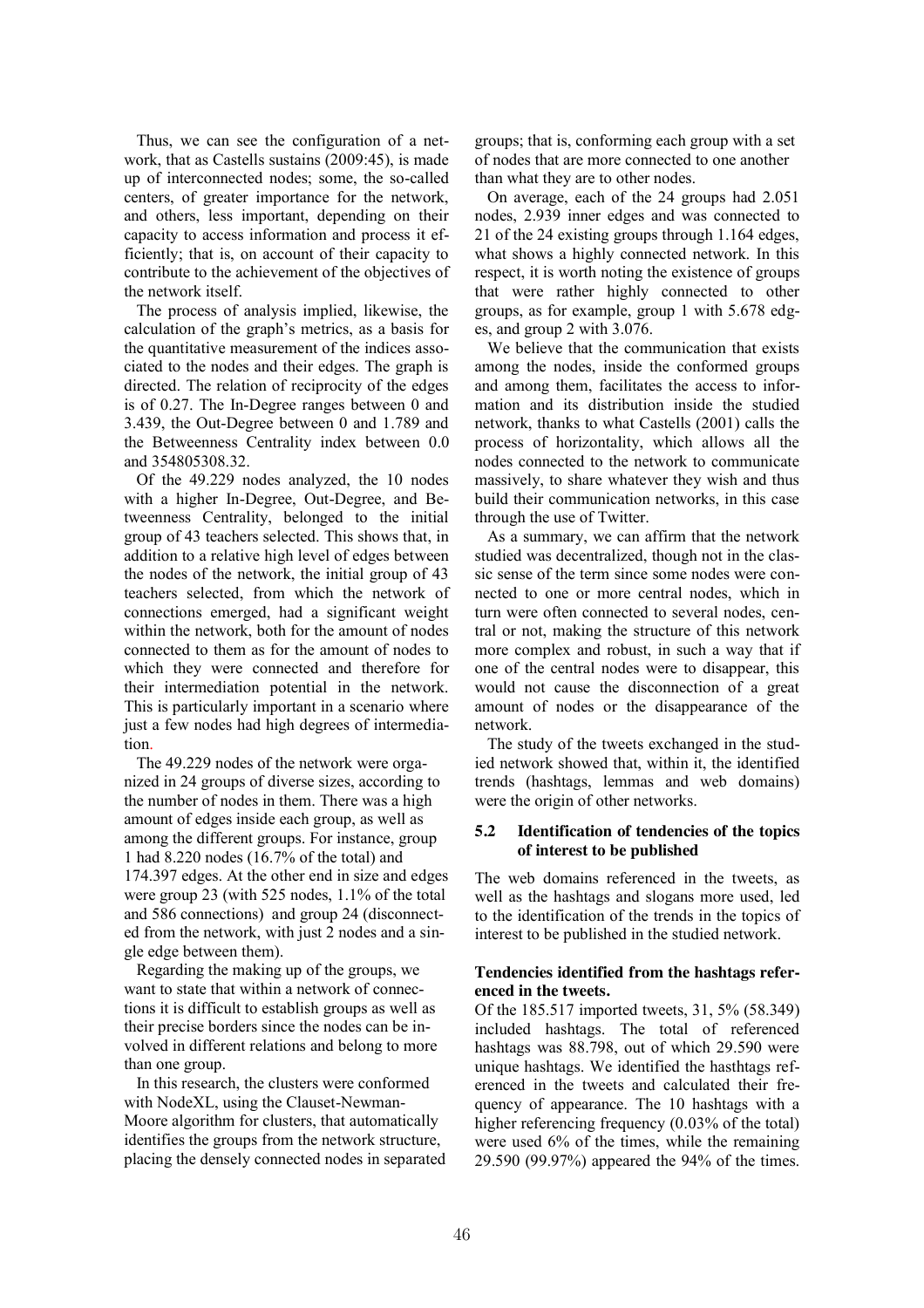The first place was for the hashtag *#educación,*  followed by #ABPmooc\_intef and #elearning, #tic, *#edtech, #educacion, #eduPLEmooc*, among others.

 The ten hashtags with a higher frequency of use in the tweets could be grouped around three main topics: education (8 hashtags), politics (1 hashtag), and technology (1 hashtag). The predominance of the hashtags related to the topic of education could seem obvious in a network initially composed by teachers; however, we should remember that the 43 initially selected teachers were the seed of a network that was enlarged to include 49.299 nodes; this suggests that the 43 teachers followed and were followed either mainly by teachers, or by people interested in and concerned about education.

 This piece of data may show some degree of homophily in the studied network of connections, since despite the fact that Twitter users are not forced to correspond to their followers (directed network) and most of the links are not corresponded, the users tend, however, to connect to others exhibiting interests and activities similar to their own (Kwan, Lee, Park, and Moon, 2010). This situation also matches Wu, Hofman, Mason and Watts's findings (2011), who highlight the significant homophily found in their research.

#### **Network of tendencies identified from the 10 most referenced hashtags**

The tendencies identified from the 10 most referenced hashtags enabled the conformation of a network of connections between the nodes referencing the hashtags (source node) and the hashtags which were being referenced (target node).



Figure 3. Network of connections of the 10 most referenced hashtags

Figure 3 illustrates how most of the connections were grouped around a specific hashtags. There are very few cases in which a node used more than one hashtag. However, as an example of this case, we can mention #*eduPLEmooc y #ABPmooc\_intef,* which set up some connections with the same users.



Figure 4. Network of connections of the 10 most referenced hashtags, filtered.

 Figure 4 was the result of the application of a filter based on the Betweenness Centrality index of the nodes. It shows the 154 nodes (8.2% of the total) with a higher than the average value of this index. This process allowed the visualization of those nodes with greater force of intermediation in the network, located in the central part of the graphic. It also let us observe that most of them, about 91.8% have a low or no force of intermediation at all. These nodes, represented with opaque tones, were located in the periphery of the graphic according to the decreasing value of the index, a value that reached 0 for 1.533 nodes, that is, for the 81.3%.

 As we can observe from these metrics, there was an important number of nodes which could be considered as "lurkers" since they do not contribute much to the network; they are mainly silent participants.

 The In-Degree index in this network ranged between 0 and 335, the Out-Degree between 0 and a 6; and the Betweenness Centrality between 0 and 1.453.757,65. Although a hashtag can receive many entries (as in the case of #educación, with an In-Degree of 335, or #ElReyAbdica, with 237), these are generated by many nodes. We can then assert that the tendencies detected are actually a product of the individual contributions of an important number of network nodes, what evidences the materialization of Lévy's collective intelligence.

 Within the network of connections of the 10 hashtags with a higher frequency of use in the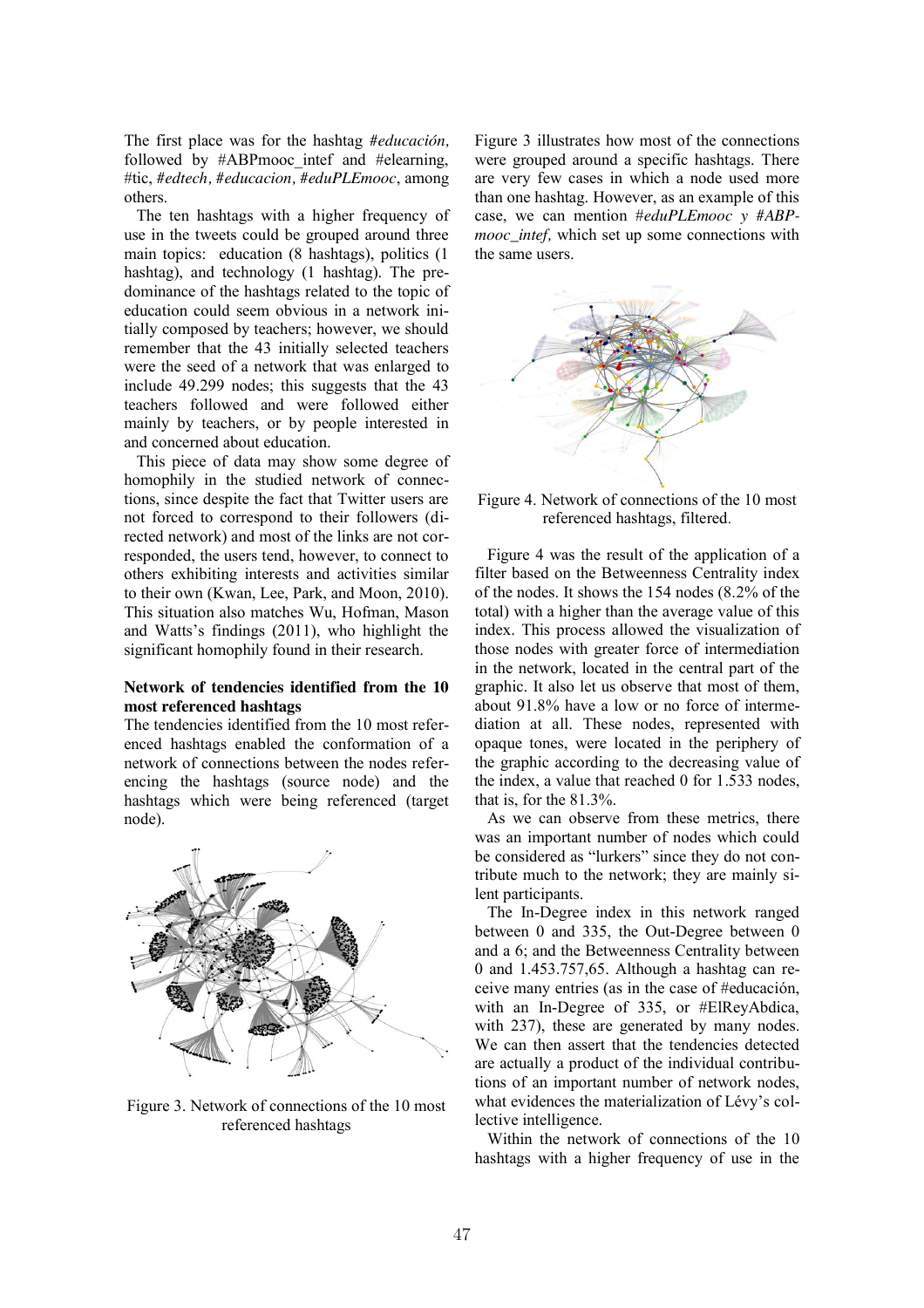tweets, 21 groups were conformed. On average, each group connected only to 2 other groups, and there were even some groups that were not connected to any. It is remarkable that the groups with a larger number of nodes connected to a greater amount of groups. One example of this is Group 1, which having 271 nodes, was connected to 5 groups. In contrast, the groups with a lower number of nodes showed the tendency of not setting up connections to any group. This was the case of group 21, which having 2 nodes, did not connect to any group.

# **Trends identified in the lemmas of the tweets**

In order to advance in the identification of the topics of interest in the tweets published by the network of connections of the group of selected teachers, we resorted to text mining. The analysis of the content of the tweets was done with T-Lab, using the automatic lemmatization (word grouping) and the selection of key words.

 Starting from the 185.517 imported tweets, the corpus of analyzed data was made up of 175.122 elementary contexts (EC), 179.374 words, 162.072 themes, and 2.574.255 occurrences. The program automatically selected the 500 words with the higher level of occurrence in the corpus, out of which the non-meaningful terms were manually deleted later (articles, preposition, etc.) giving a remainder of 310 items. For text segmentation (elementary contexts), we used the paragraph, which in this case was equivalent to a tweet. For the selection of key words we employed the method of occurrences.

| $N^{\mathrm{o}}$ | Lemmas         | EC    |
|------------------|----------------|-------|
| $\mathbf{1}$     | Educación      | 4.024 |
| 2                | Nuevo          | 2.543 |
| 3                | Educativo      | 2.415 |
| $\overline{4}$   | Social         | 2.404 |
| 5                | Aprender       | 2303  |
| 6                | Curso          | 2.238 |
| 7                | Seguir         | 2.201 |
| 8                | <b>Blog</b>    | 2.143 |
| 9                | <b>Stories</b> | 2.117 |
| 10               | Vida           | 2.063 |

Table 1. Lemmas and Elementary Contexts (EC)

Lemmas associated with education, such as *educación, educativo, aprendizaje* or *curso* stood out in frequency of citation in the tweets as shown in Table 1. The lemma *educación* had already been identified as one of the 10 most referenced hashtags.

#### **Analysis of co-occurrences/word associations**

The co-occurrence is the number of times (frequency) that a lexical unity (LU) appears in the corpus or within the elementary contexts (EC), in this case in the tweets. The function *word association* was used to detect which words, in the elementary contexts, were the co-occurrences with the lemma *educación*.

 The lemma *Education*, found in 4.024 of the 175.122 elementary contexts (EC) analyzed, was associated to a group of lemmas, considered as relatively close, among them *tic, technology*. Their relation with the lemma *educación* is confirmed by the higher values of the index of association presented in Table 2. *Tic, 0.166:* technology, 0.166. The closer the association between two lemmas, the higher the coefficient.

 Table 2 presents data of the relationships between occurrences and co-occurrences of the lemma *educacion* in the elementary contexts.

| <b>LEMMA</b> | <b>COEFF</b> | E.C. | E.C. |
|--------------|--------------|------|------|
| (B)          |              | (B)  | (AB) |
| tic          | 0,166        | 1577 | 419  |
| tecnología   | 0,166        | 1285 | 377  |
| congreso     | 0,109        | 744  | 189  |
| básico       | 0,107        | 396  | 135  |
| innovación   | 0,1          | 634  | 160  |
| ciencia      | 0,082        | 641  | 131  |
| infantil     | 0,076        | 653  | 124  |
| futuro       | 0,065        | 804  | 117  |
| <b>Blog</b>  | 0,065        | 2143 | 191  |

## Table 2. Lemma Educación (Theme A)<sup>1</sup>. Partial List

In addition, the lemma *tic* appeared in 1.577 elementary contexts, and the lemmas *educación* and *tic* were referenced together in 419 elementary contexts. As we can observe in Tables 1 and 2, there was evidence of the prevalence of lemmas associated with education, as well as of the close association between them, in the elementary contexts analyzed.

 $Conventions: LEMMA A= Education: LEMMA B =$ Lemmas associated with LEMMA (A); COEFF = Value of the index of association selected; E.C. (AB) = Total of EC in which the lemmas "A" and "B" are associated (cooccurrences).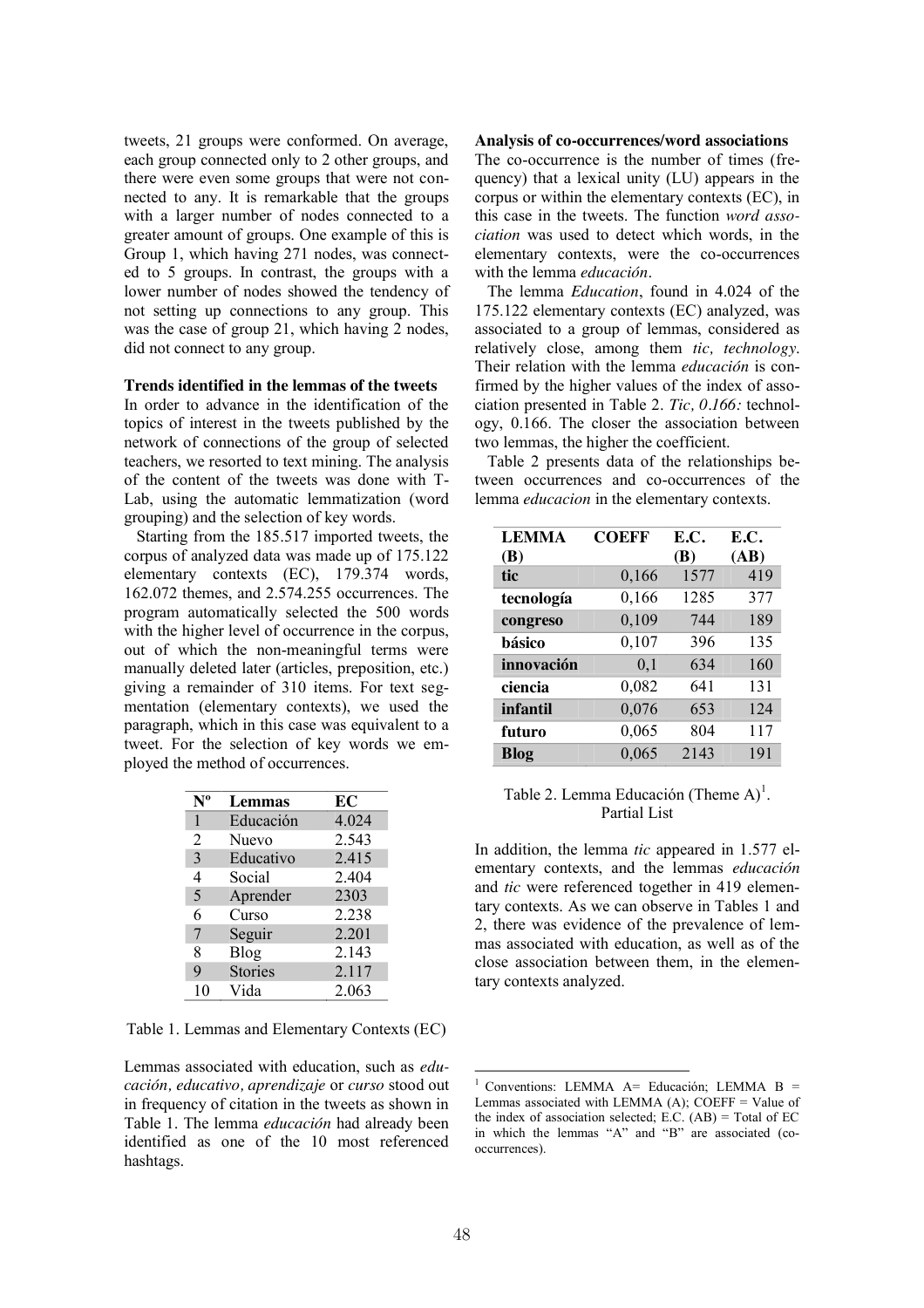#### **Tendencies of the web domains identified in the tweets**

Out of the 185.517 imported tweets, 59,4% included references to web domains. Using Excel, 113.361 domains were identified, out of which 18.448 were unique web domains. In order to detect the tendencies in the domains, we calculated their frequency of reference and located the 10 with the highest levels of reference. It is worth noting the great amount of references accumulated by these 10 domains, since making up just for a 0.05% of the amount of unique domains found in the tweets, they were referenced in the 25,4% of the occasions.

 Among the 10 most cited web domains were blog sites (blogspot,  $1<sup>st</sup>$  position), sites for video publishing (Youtube,  $2^{\text{nd}}$  position); social networks (Facebook,  $3<sup>rd</sup>$  position; Instagram,  $6<sup>th</sup>$  position; LinkedIn,  $7<sup>th</sup>$  position; Foursquare,  $9<sup>th</sup>$  position); online newspapers and journals (Paper.li,  $5<sup>th</sup>$  position; eldiario.es,  $10<sup>th</sup>$  position); content curation sites (Scoop.it,  $4<sup>th</sup>$  position).

 It should be highlighted that most of the referenced domains (4 out of 10) were social network applications. Likewise, we must point out the importance of the blogs for the studied network, since besides the tweets that included mentions to blogs of blogspot, there was also a considerable amount of domains making reference to other blogs, like in the case of blogs.elpais, blog.educalab, blog.tiching, blog.fernandotrujullo and blogthinkbig.

 This listing of web domains in general and blogs in particular, permits the visualization of tendencies in the use of the web, and may help teachers approach the best possibilities to explore them and integrate them in their teaching practices.

## **Network of the tendencies of the web domains identified in the tweets.**

The 10 domains more cited in the tweets allowed shaping a network of connections between these 10 web domains (target nodes) and the users referencing them (source node). This new network was made up of 10.900 nodes and 28.745 connections (7.319 unique connections and 21.426 duplicated connections).

 To facilitate the analysis and interpretation of the graph, we applied a filter based on the Betweenness Centrality Index of the nodes, allowing the visualization of the nodes with a higher power of intermediation in the network, and therefore, with a greater significance in so far as the flow of information.



Figure 5. Network of connections of the 10 most referenced domains

 Figure 5 shows the 1.397 nodes (about 12.8% of the total) with a higher than the average value. These were the small group of nodes located in the center of the graph. These nodes may be crucial in the flow of information, since they lied in the paths between other nodes in the network and therefore provided a link between them.

 Toward the periphery, in opaque tones, we can see the remaining nodes, the ones left outside by the applied filter. The great majority of them had a low Betweenness Centrality index, that reached 0 for 9.295 nodes, that is, for the 85.3%. These values reflect a distribution of Pareto, in which a small number of nodes (about 13%) displayed the higher values of Betweenness Centrality, while a great number of nodes (87%) showed relatively low values in this index.

 The In-Degree Index of this network had a minimum value of 0 and a maximum of 3.367; The Out-Degree presented a minimum of 0 and a maximum of 6; the Betweenness Centrality showed a minimum of 0 and a maximum of 56149284,89. These metrics evidenced a higher maximum value of In-Degree than of Out-Degree, what indicates that though a web domain may have been referenced many times (as the in the case of Youtube, with an In-Degree of 3.367), these references were done by many nodes. In other words, we can assert that the detected tendencies were actually a product of Lévy's collective intelligence, and not of reduced groups of nodes that fostered a particular interest.

 Nine groups were configured inside the connection network of the 10 domains with the highest frequencies of appearance in the tweets. Group 1, despite being the most numerous, did not connect to any other groups, though other groups did connect to it. On average, each group established connections with five other groups; the average amount of nodes by group was 1.211 and that of the unique connections, 704.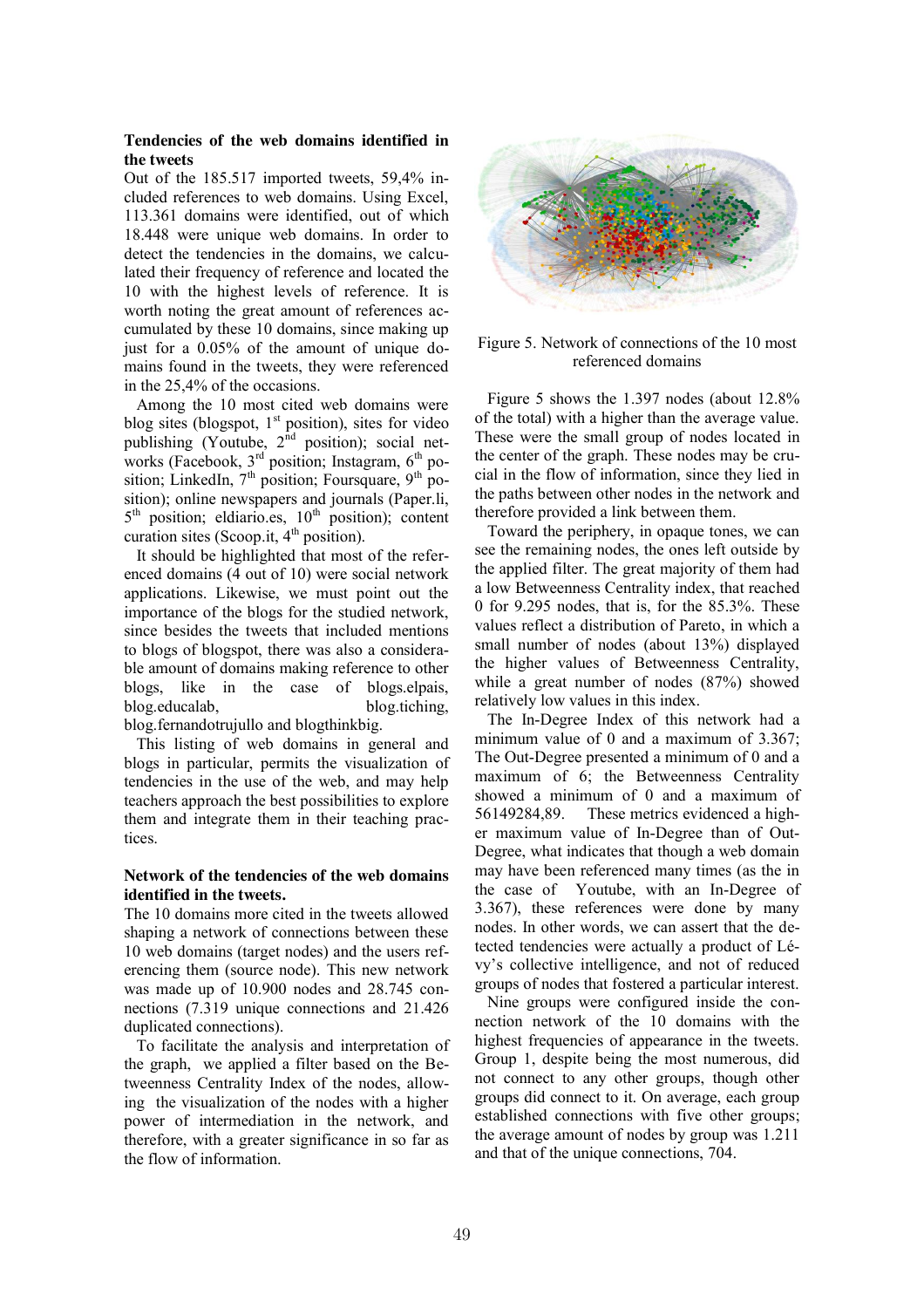We must highlight that the groups with a lower amount of nodes established connections with a greater amount of groups, to the point that groups 8 and 9 were connected to 8 of the 9 groups configured, while the groups with a greater amount of nodes –groups 1 and 2- were connected to less groups (0 and 1 group respectively). This could mean that a great number of the network nodes posted tweets referencing a particular web domain, while a minority of them, referenced in their tweets a greater variety of web domains.

### **Correlation between tendencies and metrics of the communication network.**

In order to correlate the six (6) variables associated with the network of connections under study, we applied a multivariate analysis, relating pairs of variables of the metrics with the frequencies of the identified trends. The variables of the metrics were: In-Degree, Out-Degree, and Betweenness Centrality. The variables of the tendencies were: web domains (URL), hashtags, and lemmas.

|         | In-           | Out-          | <b>Betweenness</b> |
|---------|---------------|---------------|--------------------|
|         | <b>Degree</b> | <b>Degree</b> | <b>Centrality</b>  |
| URL     | 0,1627        | 0,172         | 0,146              |
| Hashtag | 0,0466        | 0,054         | 0,0454             |
| Lemma   | 0,1961        | 0,201         | 0,1833             |

Table 3. Correlations

 As shown in Table 3, in most of the relations between pairs of variables of the metrics and the tendencies of the topics of interest, we found a direct correlation, though weak.

 The highest correlation was observed between lemmas and metrics, and the lowest between hashtags and metrics. In the first case, the highest correlation occurs between lemmas and outdegree, followed by lemmas and in-degree.

#### **6 Conclusion**

The methodological procedure used in this research allowed us to create a wide network of users interested in education starting from an initial group of 43 teachers.

 Although the nodes of the initial group registered high values in the network metrics, their influence in the identified trends was low.

 Most of the trends identified from the analyzed tweets were related to education and educational technologies that could enhance teaching and learning processes, as for instance, blogs, social networks as platforms for sharing documents and other resources, online journals and curation tools.

 It stands out the association between education and technologies found through the text mining procedure applied to the tweets.

The importance of blogs as a trend was confirmed by its appearance among the web domains with the highest frequency of references in the tweets.

 The direct correlation found particularly between the metrics of the network and the trends in the lemmas found in the analysis of the tweets, allows to conclude the importance of analyzing with particular attention the tweets published by users with a higher out-degree since they seemed to influence more the trends that arise from the studied network.

 The analysis of lemmas seems to be more promising than that of hashtags for detecting trends in the tweets.

Since nearly 6 of each 10 tweets included a reference to a web domain, it would be interesting to be able to explore in a greater detail, what is what users are actually referencing through those web domains.

 The results of this research and their usefulness for identifying trends in the topics of interest of educational professionals suggest we continue exploring the possibilities of social networks and the analysis of big data in the shaping academic communities.

#### **References**

- Bakshy, E.; Hofman, J.M.; Mason, W.A.; Watts, D.J. (2011), Everyone's an Influencer: Quantifying Influence on Twitter, [en línea], disponible en: <http://research.yahoo.com/pub/3369>
- Castells M. (2001), Internet y la sociedad red, [en línea], disponible en <http://tecnologiaedu.us.es/cuestionario/bibliovir/1  $06.$ pdf $>$
- Chew,C. and Eysenbach, G. (2010). Pandemics in the Age of Twitter: Content Analysis of Tweets during the 2009 H1N1 Outbreak., [en línea], disponible en en en de la ponible de la ponible de la ponible de la ponible de la ponible de la ponible de la ponible de la ponible de la ponible de la ponible de la ponible de la ponible de la ponible de la ponible de la pon <http://www.plosone.org/article/info:doi%2F10.1 371%2Fjournal.pone.0014118>
- Ferriter, W. M. (2010). Why teachers should try twitter. Educational Leadership, 67(5), 73. [en línea], disponible en